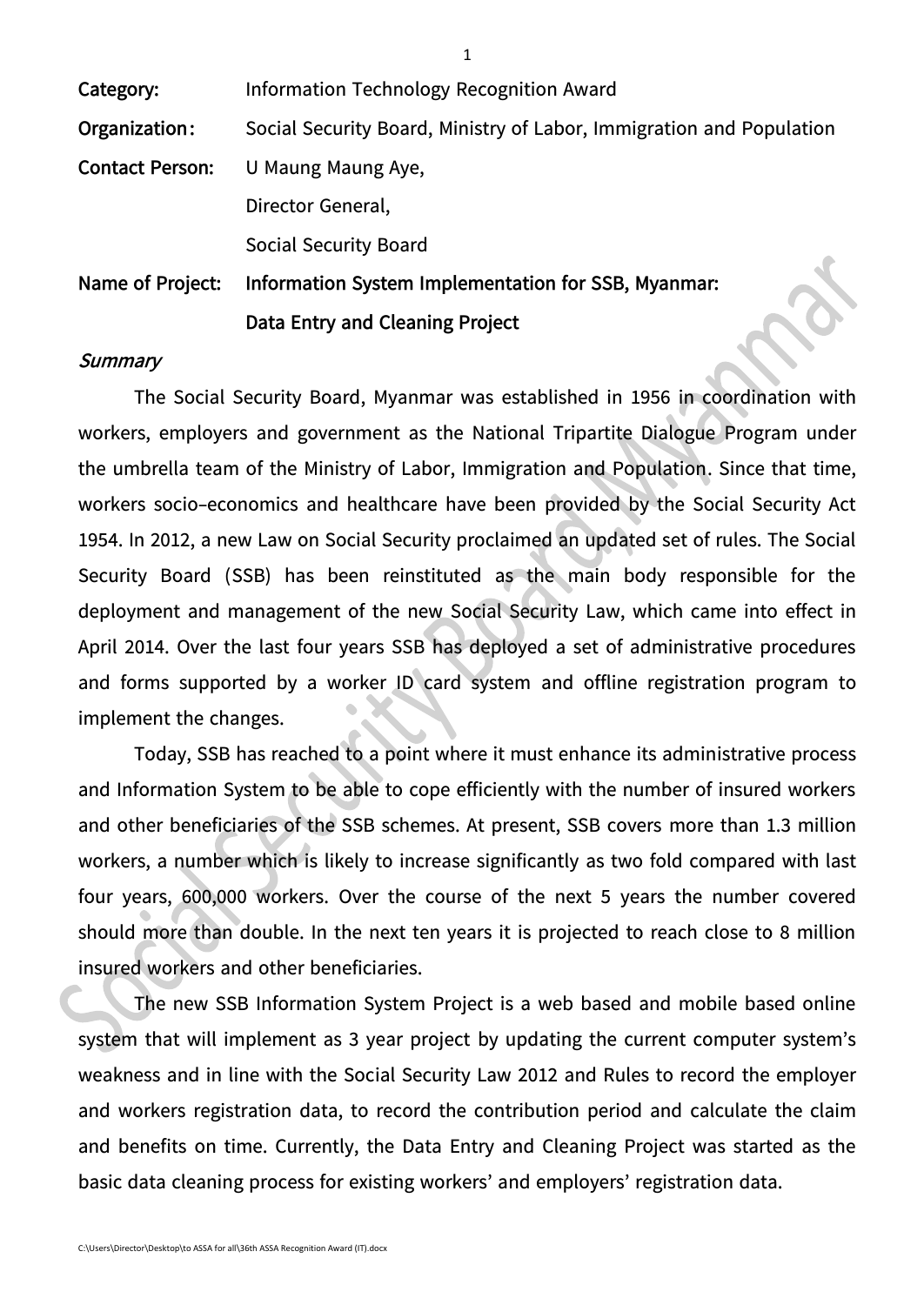**The issue or challenge**

The Myanmar Social Security Board is progressively implementing the new 2012 Social Security law. In April 2014, the SSB started the implementation of the new contribution and benefit levels for the existing benefits (medical care, sickness, maternity, work injury and death).When the New Social Security Law 2012 was started, the desktop offline program for employers and workers registration process and contribution payment process were developed. This offline program was not using a centralized database but it rather used a separate object data file for each worker and employer that was installed on each township office. SSB had 78 offices and 96 own clinics and almost all offices and clinics used the paper form and manual processing for all processes. This offline program carried out the employers and workers registered file (\*.dat object files) on each township by DVDs and stored in the Head Office Main Server. Each \*.dat file was defined by separate SSN and the SSN number was predefined as blank file and distributed to township office from Head Office.

The weak point for this program was that it did not include a validation process in the worker and employer registration process (like SSN Duplication check, DOB error check, number typing error, etc). Currently the numbers of workers has dramatically increased and the SSN duplication errors cannot be control in the township.

When the workers and employers registered data were merge into the Main Server at Head Office, there were no double control programs for checking the duplication data. Another worst case was not having the log file and the operators just copied and pasted on the Main Server. According to the data analysis on Main Server, 3.3 million workers data and nearly 30,000 employer's data was found and this figure was way over the active insured data. SSB cannot solve the duplication data problem at registration time because of some workers were changing employer very fast within industries and SSB has no tool to check and update in real time. This situation brings the real possibility of some fraud actions.

So, SSB planned to do the SSB Information System with centralized database. The first step is to cope with the existing duplicated data problem. A data assessment and cleaning strategy was design in order to address the problem. The resulting Data Entry and Cleaning project started on (8/2018) and end on (8/2019) as one year project. This project represents over 30,000 man-days of work on nine months (12 months length total,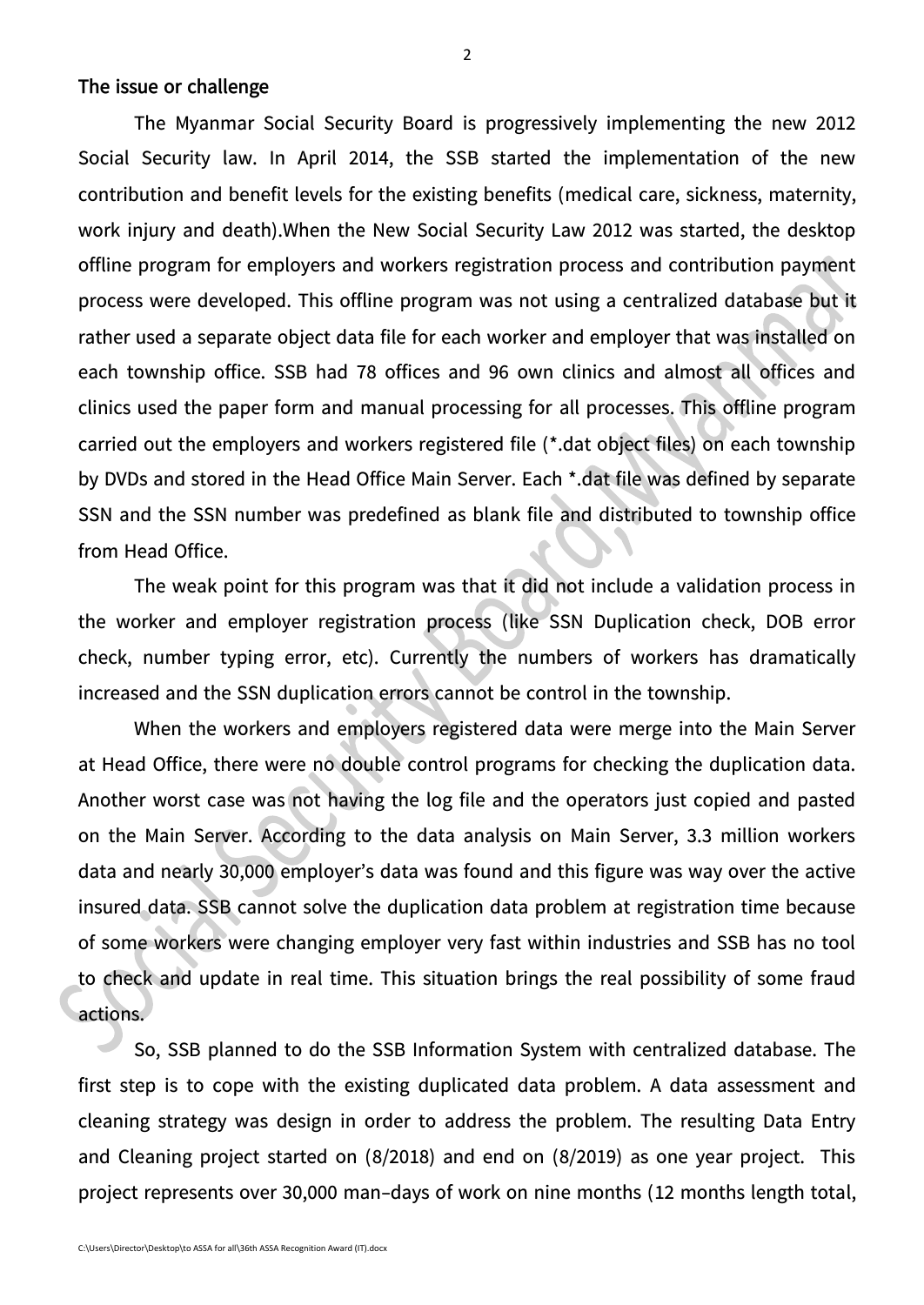3

but 9 months of full team capacity). Simultaneously, the SSB Information System Project tendering processes were finished, a final decision to proceed is actual pending.

# **Addressing the challenge of Data Entry and Cleaning Project**

The main objectives of the Data Entry and Cleaning project are:

- $\triangleright$  To get the clean data among the existing duplicated registration data
- $\triangleright$  To have a correct and clean data entry for SSB Information System Project about workers registration, employers registration and also on historic contribution collected since the beginning of the Social Security program
- $\triangleright$  To be ready to migrate all accurate registered information in the new SSB Information System in order to start with a reliable baseline on which SSB can start on.

# **Targets to be achieved for Data Entry and Cleaning project**

The main task of the project was to get organized to process over 3.3 million numeric records and over 550,000 paper form in order to achieve the objectives. To achieve the project SSB execute the following duties:

- $\triangleright$  Implement an adapt Data Entry and Cleaning software package (solution) to process the old data in Main Server
- $\triangleright$  Define business rules in order to automate the conversion by the solution
- $\triangleright$  Modify the Data Entry and Cleaning solution all along the project to adjust to all different data problem that were discovered on the way
- $\triangleright$  Implement and integrate a document scanning solution (with the Data Entry and Cleaning solution) in order to have digital information that would provide inputs to double check the old data in in Main Server
- $\triangleright$  Implement server capacity inside SSB head quarter to support the Data Entry and Cleaning solution including all data and scanned document with a backup capacity
	- (of 10 terabyte of data have to be store and retrieve)
- Implement a data entry and validation room supporting a global team of 80 people for nine months.
- $\triangleright$  Involve an 45 person IT suppliers team including 8 IT specialist in data cleaning, data base design and document scanning process
- $\triangleright$  Involve a 30 person SSB headquarter team to validate the results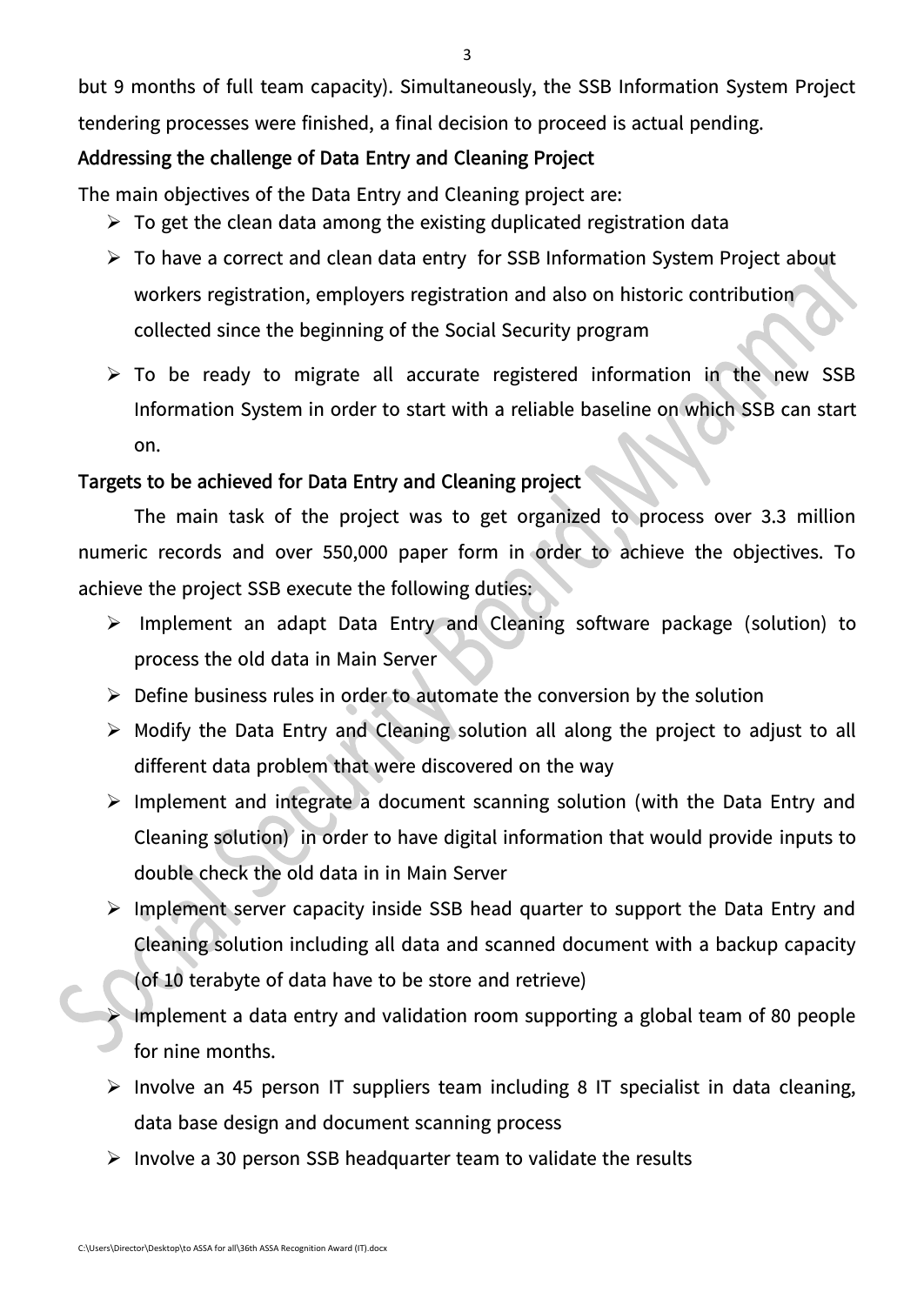- $\triangleright$  Involve 140 person from the 78 townships to collect historic information and validate the results
- $\triangleright$  Systematic analyses of all results using the reporting tools of the solution
- $\triangleright$  Produce a final database containing the clean information about worker and employer registration case also providing missing information that will have to be collected in the township when the new SSB Information System will be deploy.

SSB used the service of an external IT service supplier that provides the Data Entry and Cleaning solution as well as the Document Scanning solution and a team of over 45 staff and IT experts. The service has been acquired through a public tender process that respects all the President Office rules according to procurement.

The following are the general outcomes from the Data Entry and Cleaning project:

| <b>No</b>      | <b>To Do Lists</b>                                      | <b>Expected Target</b>      |  |
|----------------|---------------------------------------------------------|-----------------------------|--|
| $\mathbf{1}$   | <b>Data Cleaning Process</b>                            | About 3 Million<br>Records  |  |
|                | To Analyze the existing employers and workers           | (*.dat file by password     |  |
|                | registered files on Master Server                       | encrypted)                  |  |
|                | To move the resulted (*.dat files) from Main Server to  |                             |  |
|                | operating server                                        |                             |  |
|                | To crawling and importing the (*.dat files) into the    |                             |  |
|                | Database server on operating server                     |                             |  |
|                | To do data analyzing on the records of Database         |                             |  |
|                | To create business rules for data cleaning              |                             |  |
|                | To group and update workers and employer data           |                             |  |
| $\overline{2}$ | <b>Data Entry Process</b>                               | 550,000 records             |  |
|                | To do data entry for the manual workers registered form |                             |  |
|                | (Form2) directly into the database                      |                             |  |
| $\mathbf{3}$   | <b>De-duplication Process</b>                           | The combined records from   |  |
|                |                                                         | the cleaned data from 3.3   |  |
|                |                                                         | million files and 550,000   |  |
|                |                                                         | records of<br>data<br>entry |  |
|                |                                                         | process                     |  |

#### **Evaluating the results**

For implementing the SSB Information System, the tendering and evaluation processes have been done. The following tables showed the results after (8) months of the Data Entry and Cleaning project implementation: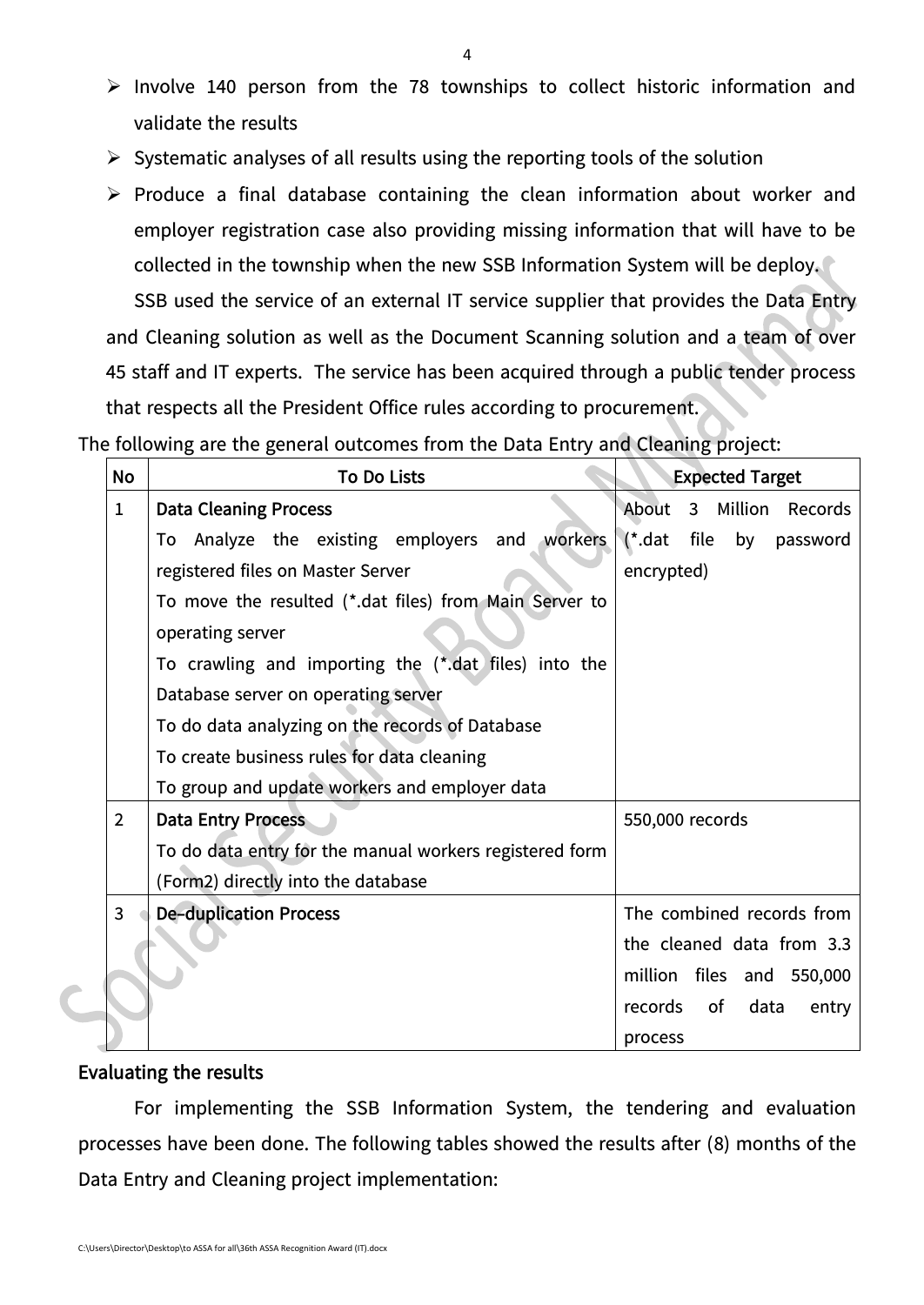| Table $(1)$ : | <b>Data Cleaning Progress Findings</b> |
|---------------|----------------------------------------|
|---------------|----------------------------------------|

| No | <b>Analysis Findings</b>         | <b>Number</b> |
|----|----------------------------------|---------------|
|    | <b>Worker Registered File</b>    | 1,857,381     |
| 2  | <b>Employer Registered File</b>  | 26,203        |
| 3  | Blank File (only SSN)            | 1,416,557     |
|    | <b>Invalid File</b>              | 4,682         |
|    | <b>Total File in Main Server</b> | 3,304,823     |

| Table $(2)$ : | <b>Workers SSN Duplication Findings</b> |
|---------------|-----------------------------------------|
|---------------|-----------------------------------------|

| No             | <b>Number of Duplicated Times</b> | <b>Number of SSN Duplicate</b> | <b>Total Counts</b> |
|----------------|-----------------------------------|--------------------------------|---------------------|
| 1              | 40                                | 1                              | 40                  |
| $\overline{2}$ | 10                                | $17\,$                         | 170                 |
| 3              | 9                                 | 63                             | 567                 |
| 4              | 8                                 | 296                            | 2,368               |
| 5              | 7                                 | 1,948                          | 13,636              |
| 6              | 6                                 | 7,457                          | 44,742              |
| 7              | 5                                 | 10,106                         | 50,530              |
| 8              | 4                                 | 48,832                         | 195,328             |
| 9              | 3                                 | 86,796                         | 260,388             |
| $10\,$         | $\overline{2}$                    | 462,575                        | 925,150             |
| 11             |                                   | 364,462                        | 364,462             |
|                | <b>Total</b>                      | 982,553                        | 1,857,381           |

# **Table (3): Employers SSN Duplication Findings**

| <b>No</b> | <b>Number of Duplicated Times</b> | <b>Number of SSN Duplicate</b> | <b>Total Counts</b> |
|-----------|-----------------------------------|--------------------------------|---------------------|
|           | 6                                 |                                | 6                   |
| 2         | 4                                 | 94                             | 376                 |
| 3         | 3                                 | 406                            | 1,218               |
| 4         |                                   | 2,490                          | 4,980               |
| 5         |                                   | 19,623                         | 19,623              |
|           | <b>Total</b>                      | 22,614                         | 26,203              |

| Table (4): | <b>Data Entry Progress Findings</b> |  |  |
|------------|-------------------------------------|--|--|
|------------|-------------------------------------|--|--|

| <b>No</b> | <b>Process</b>                 | <b>Number of Records</b> |
|-----------|--------------------------------|--------------------------|
|           | Manual Form(2) Scanned Count   | 469,986                  |
|           | Data Entry Count               | 436,663                  |
|           | <b>Data Verification Count</b> | 432,789                  |

## **Final achievement**

C:\Users\Director\Desktop\to ASSA for all\36th ASSA Recognition Award (IT).docx The end results of the project are a cleaned database of workers and employers. It is providing all correct registration case and identify a number of cases that will have to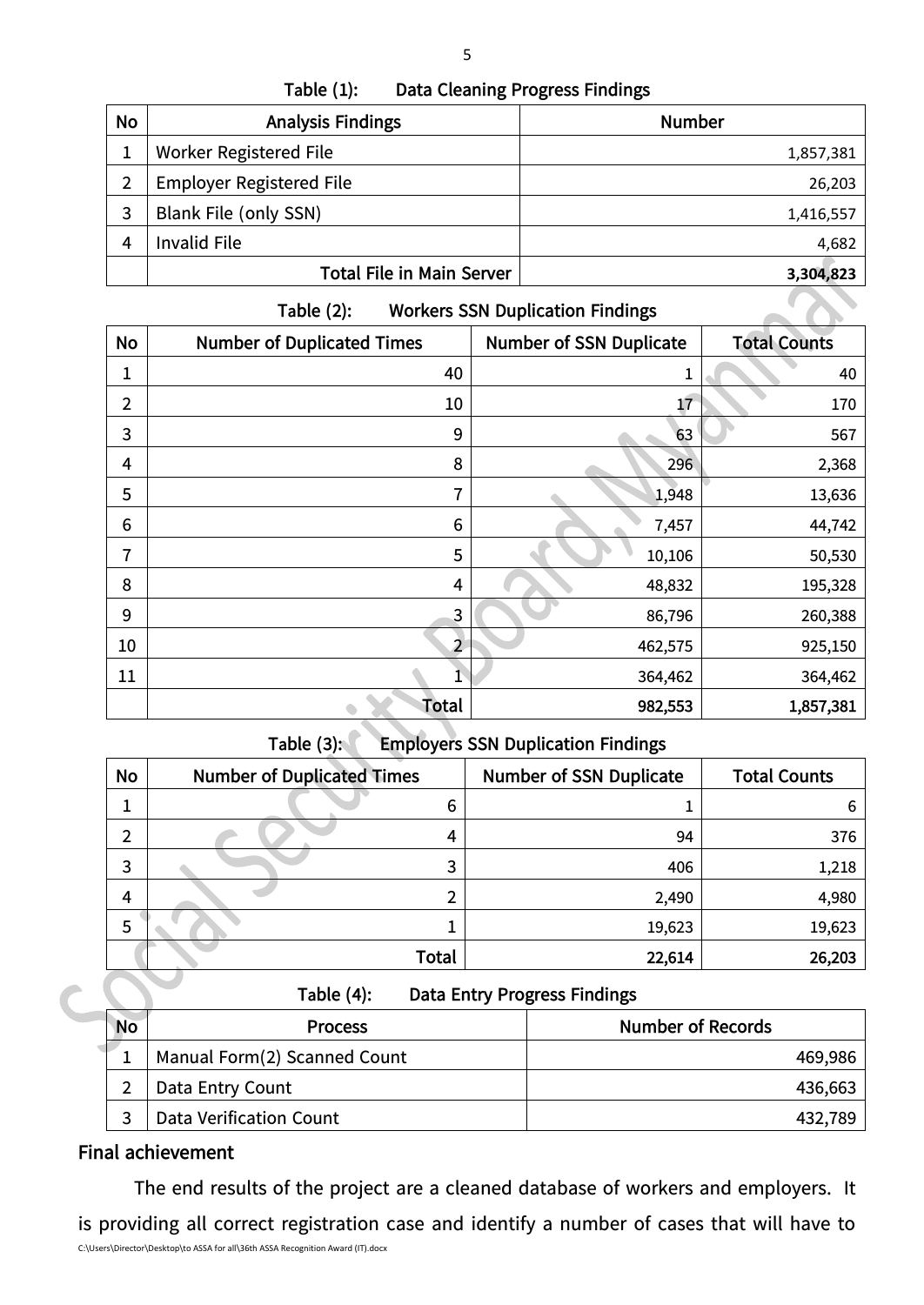be corrected with the implementation of the new SSB Information System. You can see in **Appendix-1** the challenges and targets that the SSB Information System will address.

The Data Entry and Cleaning project already help SSB in its process review exercise (streamlining) thus enabling the improvement of the whole SSB organization.

It also clearly demonstrates that the task of SSB is possible only by implementing an Information System. SSB won't be able to reach its goal of offering social security coverage to the 8 million workers that should be cover according to SSB 2012 law.

#### **Lessons learned**

According to the previous conditions, there were several key factors that should be consider carefully and should be taken into account as follows:

- $\triangleright$  Before going into IT system design one should review the whole administrative process that will be support by the Information System
- $\triangleright$  All managers have to be closely involved in the process review with all key staff. If managers are not involved, they won't understand the new results produce by the system.
- $\triangleright$  Administrative process and underlying rules have to be adjusted in order to streamline all operations in order to minimized complexity and insure data accuracy. Only then once can automate validation and verification. Over time, the system will be able to include more complexity. On the short term all managers, staff, workers and employers have to learn the new system before going on a more refined system.
- $\triangleright$  The scope for the Information System Project should be based on the capacity and accuracy of the data.
- $\triangleright$  All innovative technology are based on the accuracy of data and any cosmetic technology like web/mobile application can develop and deployed easily if the basic data accuracy is 100 %. We need to avoid the «Garbage in garbage out» vicious circle of information processing
- Not only to consider for the organization data accuracy but also to connect and verification by automatic checking points.
- $\triangleright$  Technology Innovation is changing very fast and the project plan must be consider for at least next 10 years.

6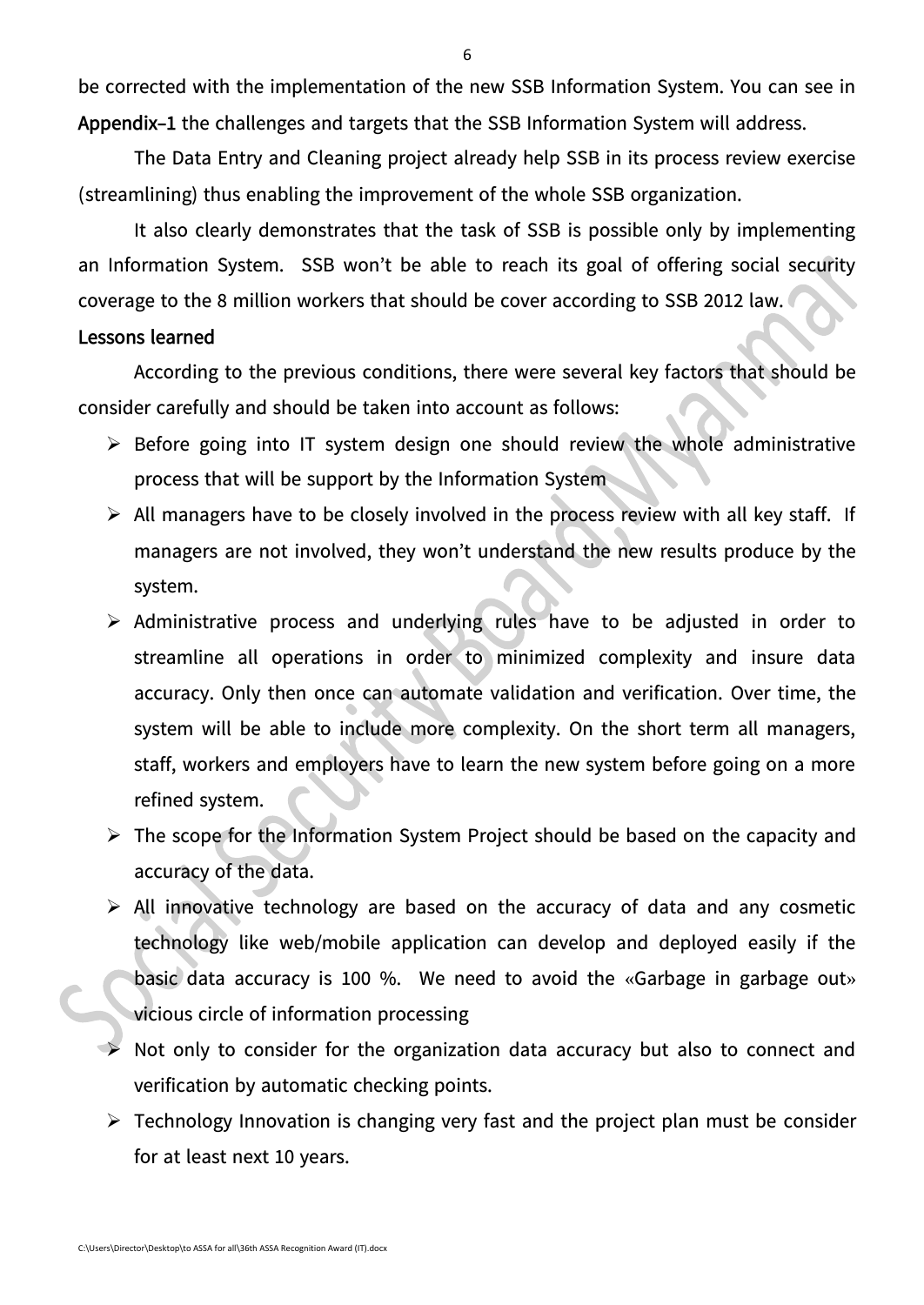### **Appendix 1**

## **Challenge and Targets of the SSB Information System**

## **Addressing the challenge of SSB Information System**

The main objectives of the implementation of SSB Information System and Data Entry and Cleaning project are:

- $\triangleright$  To streamline all business process in order to simplify the task of employee, employers and SSB staff.
- $\triangleright$  To improve the data registration efficiency by implementing a secured and accountable process using biometrics information
- $\triangleright$  To improve the current services and workflow of the Social Security Board
- $\triangleright$  To support the registration, contribution payment and benefit claiming processes for the eligible persons by e-Money and e-Payment
- $\triangleright$  To guarantee and promote the medical provision services for all insure workers in every hospitals and clinics at the nation wide
- To communicate easily among SSB facilities (Head Office, Township Offices, Clinics, Hospitals and so on)
- $\triangleright$  To increase the trusts upon the SSB from insured workers and to promote the coverage of employer and workers nationwide

# **Targets to be achieved of SSB Information System**

The SSB Information System project processes that will implement within 3 year from 2018-2019 budget year to 2020-2021 budget year as follows:

To do processes within 2018-2019 budget year  $(1<sup>st</sup> Year)$ 

- Data Center Main Site Implementation Process
- > Telecommunication Infrastructure Setting Up Process
- > Telecommunication Cabling Process
- Software Setup for Microsoft Software Platform
- SSB Information System Application Development and Deployment
- $\triangleright$  Smart Card Printing Process
- To do processes within 2019–2020 budget year (2<sup>nd</sup> Year)
	- $\triangleright$  Help desk implementation process
	- $\triangleright$  Medical provision services process
	- $\triangleright$  Claims process